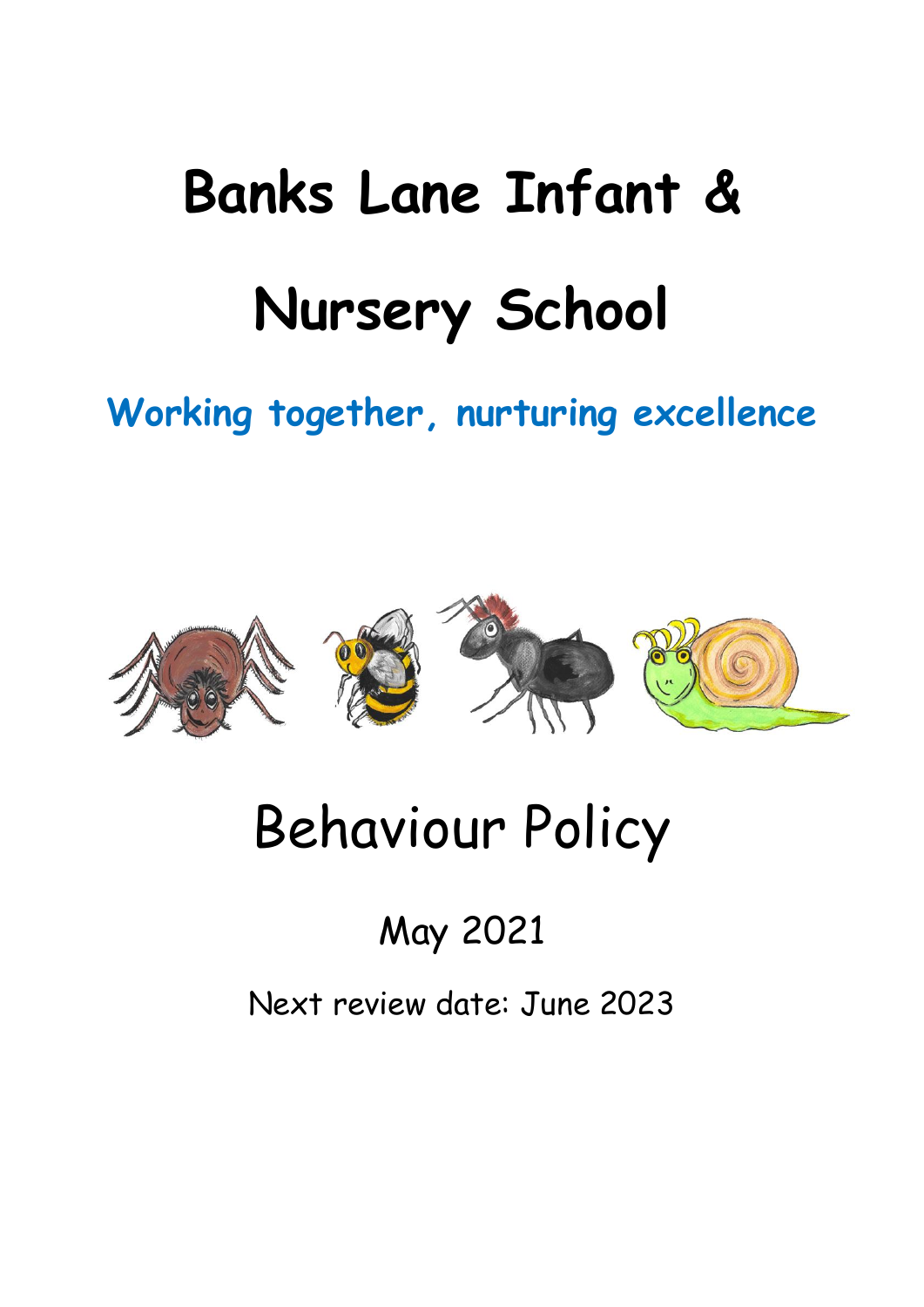### **Contents**

#### [Statement of intent](#page-1-0)

- 1. Legal [framework](#page-4-0)
- 2. [Roles and responsibilities](#page-5-0)
- 3. [Training](#page-6-0) of Staff
- 4. [Behaviour](#page-6-1)
- 5. [Pupil expectations](#page-8-0) & Codes of Behaviour
- 6. [Behaviour](#page-8-1) Management
- 7. Challenging Behaviour
- 8. Reasonable Force
- 9. Wellbeing
- 10. Bullying
- 11. Searching, Screening & Confiscation
- 12. [Parents and Carers](#page-11-0)
- 13. [Smoking Policy](#page-12-0)
- <span id="page-1-0"></span>14. [Monitoring and review](#page-13-0)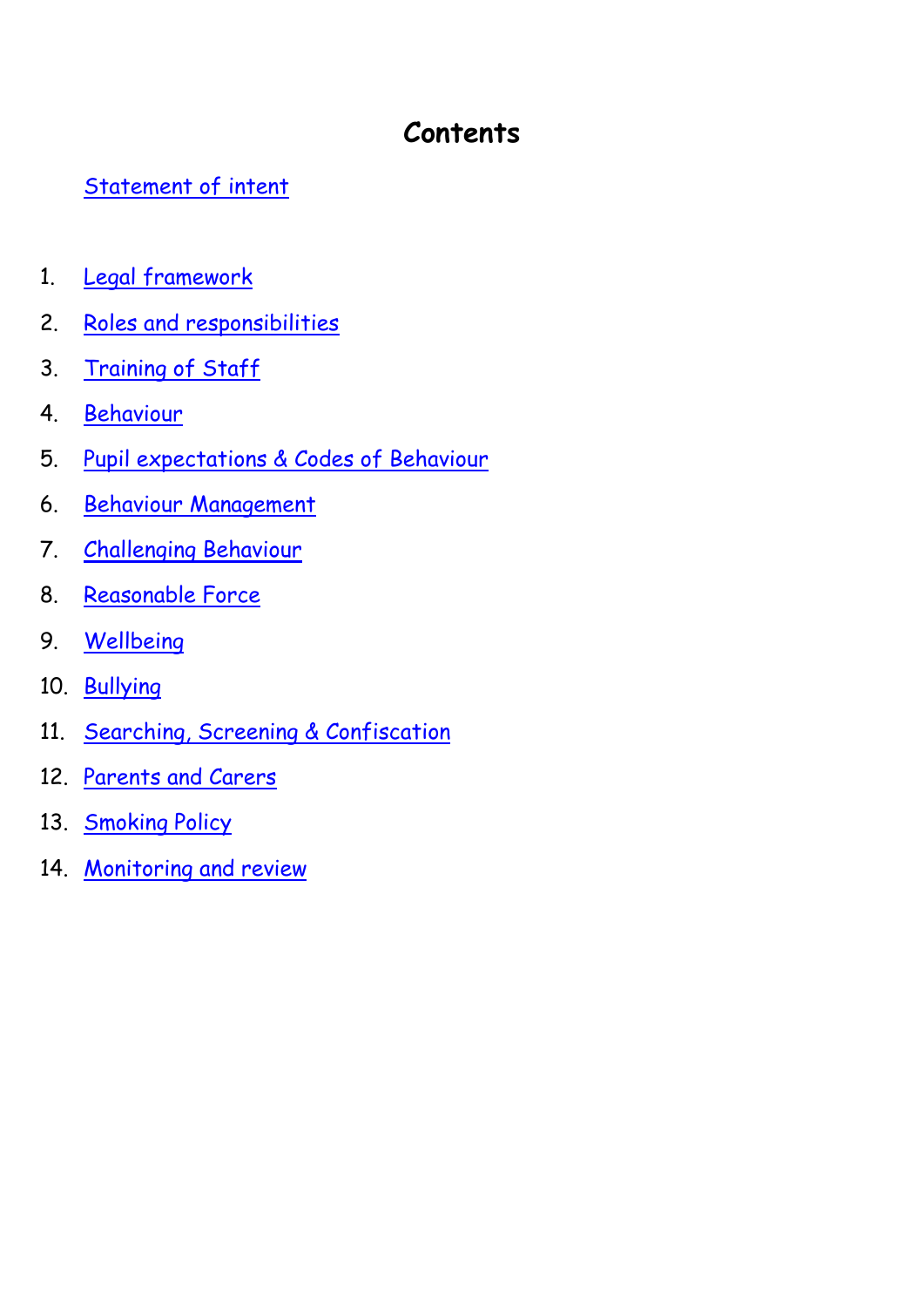#### **Statement of intent**

At Banks Lane Infant and Nursery School our approach is based on clear routines, high expectations, pupil engagement in learning, personalisation and the development of high selfesteem and self-discipline, underpinned by caring and constructive teacher-pupil relationships.

It is our aim to promote appropriate attitudes and secure standards of acceptable behaviour enabling our school to be a pleasant and safe place for all to learn and work in.

Managing behaviour begins with self-management and the ability to engage pupils in finding positive and constructive outcomes. Our children are individuals and what works for one pupil may not work for another. It is our task to strike an appropriate balance of care, understanding and discipline and to lead children to self-management.

It is vital that 'due regard' is given to implementation of the this policy, including our 'duty of care' to our children, making any reasonable adjustments necessary and ensuring that approaches are consistent with our duties under the Equality Act 2010:

- Eliminating unlawful discrimination, harassment, victimisation and any other conduct prohibited by the Equality Act 2010;
- Advancing equality of opportunity between people who share a protected characteristic and people who do not share it;
- Fostering good relations between people who share a protected characteristic and people who do not share it.

#### **The school is committed to:**

- Promoting desired behaviour.
- Promoting self-esteem, self-discipline, proper regard for authority, and positive relationships based on mutual respect.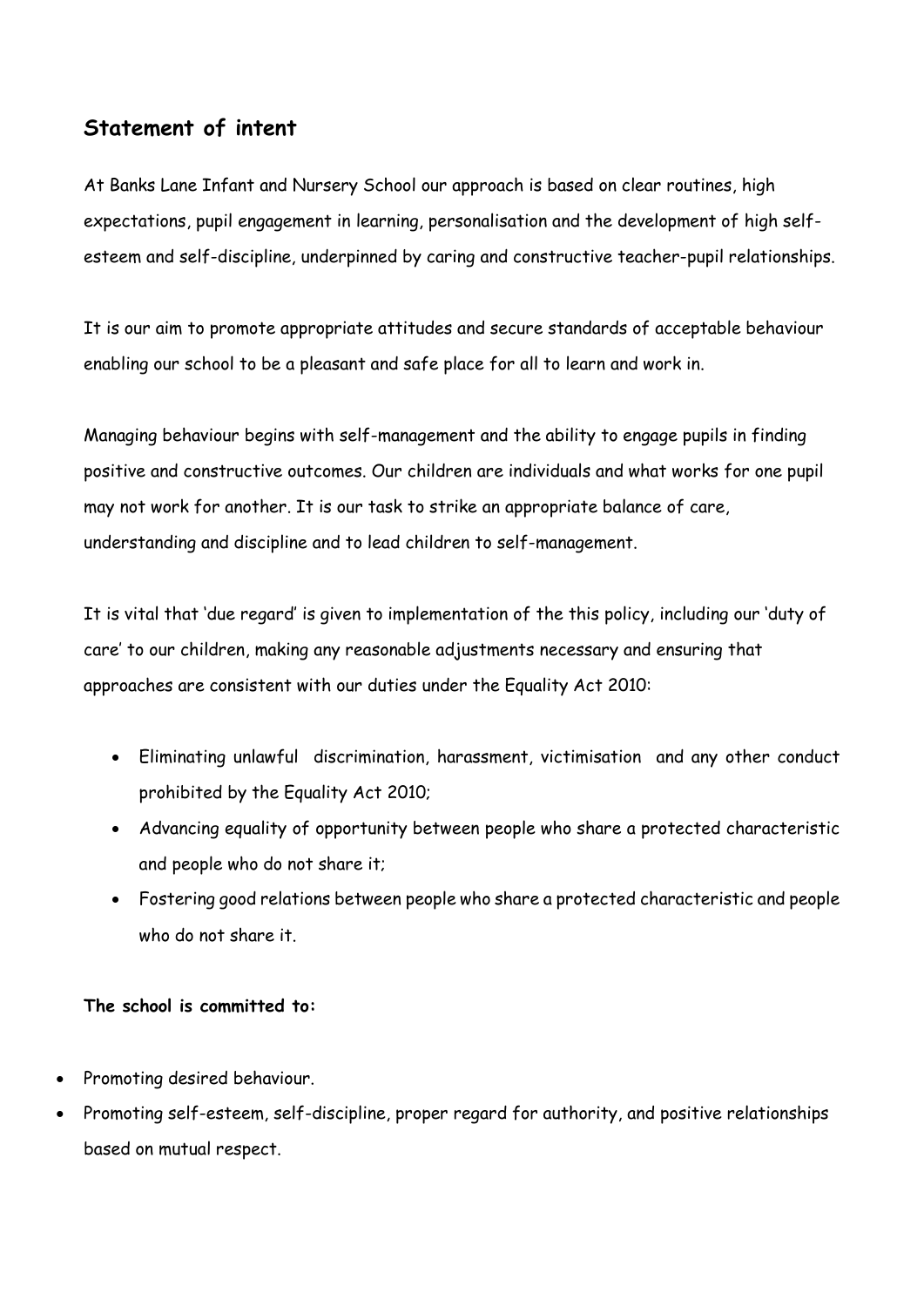- Ensuring equality and fair treatment for all.
- Praising and rewarding good behaviour.
- Challenging and disciplining bad behaviour.
- Providing a safe environment, free from disruption, violence, discrimination, bullying and any form of harassment.
- Encouraging positive relationships with parents/carers.
- Developing positive relationships with our pupils to enable early intervention.
- A shared approach which involves pupils in the implementation of the school's policy and associated procedures.
- Promoting a culture of praise and encouragement in which all pupils can achieve.

This policy should be read in conjunction with the school's SEN Policy, Safeguarding Policy, Wellbeing Policy, Anti-bullying Policy, Equality Objectives and Care & Control.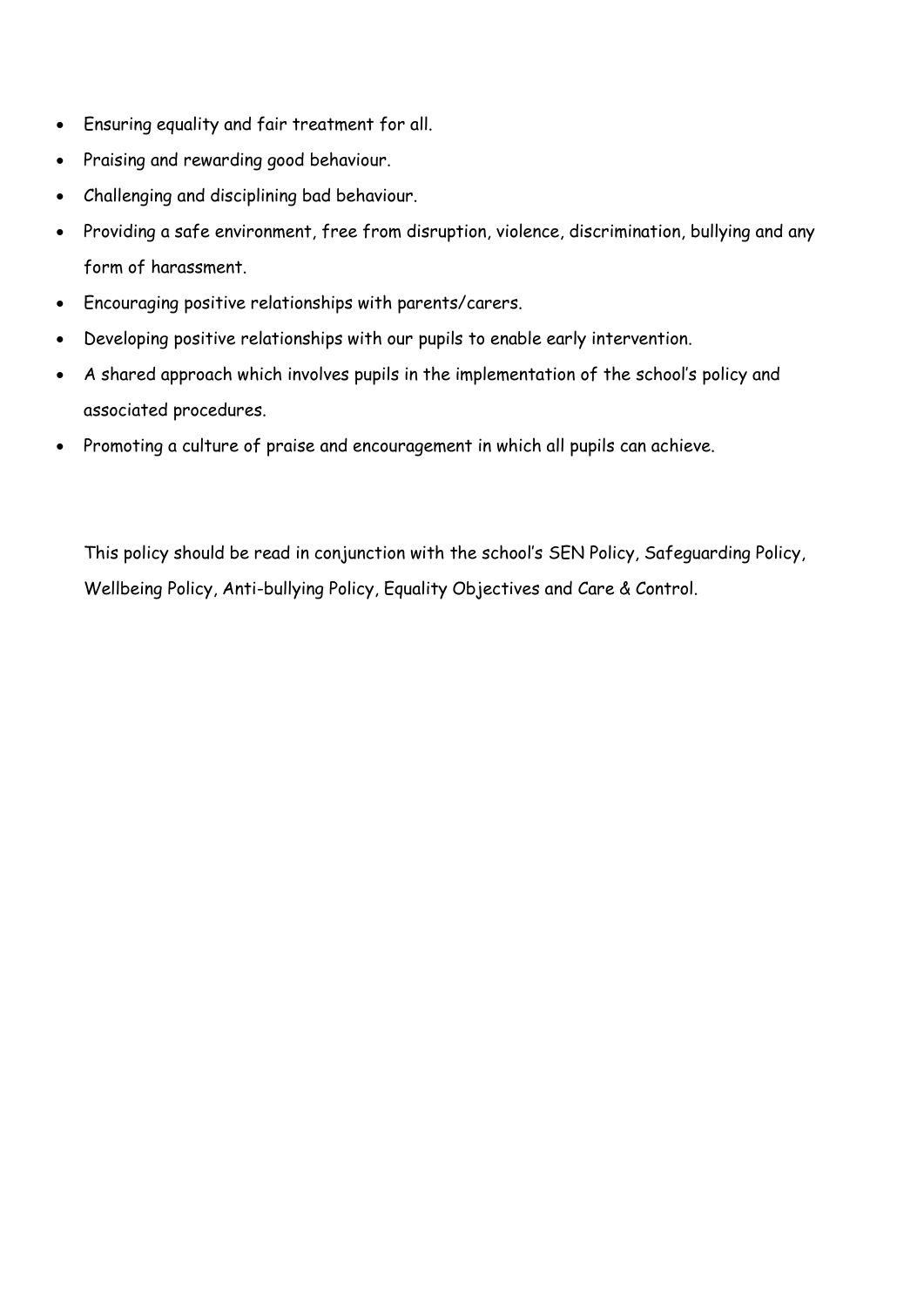#### <span id="page-4-0"></span>**1. Legal framework**

This policy has due regard to statutory legislation, including, but not limited to, the following:

- The Education Act 1996
- The Education Act 2002
- The Equality Act 2010
- The Education and Inspections Act 2006
- The Education Act 2011
- The Health Act 2006
- The School Information (England) Regulations 2008

**This policy also has regard to DfE guidance, including, but not limited to, the following:**

- DfE 'Behaviour and discipline in schools' 2016
- DfE 'Use of Reasonable Force in Schools' 2013
- DfE 'Searching, Screening and Confiscation' 2018
- DfE 'The Equality Act 2010 and Schools' 2014
- DfE 'Exclusion from Maintained Schools, Academies and Pupil Referral Units in England 2017
- DfE 'Keeping Children Safe in Education

Teachers and school staff have the 'statutory authority to discipline pupils whose behaviour is unacceptable, who break the rules or fail to follow a reasonable instruction' (The Education Inspections Act 2006)

Teachers and school staff have 'the power to discipline beyond the school gates' (DfE Behaviour and Discipline in Schools 2016). Inappropriate behaviour when children are taking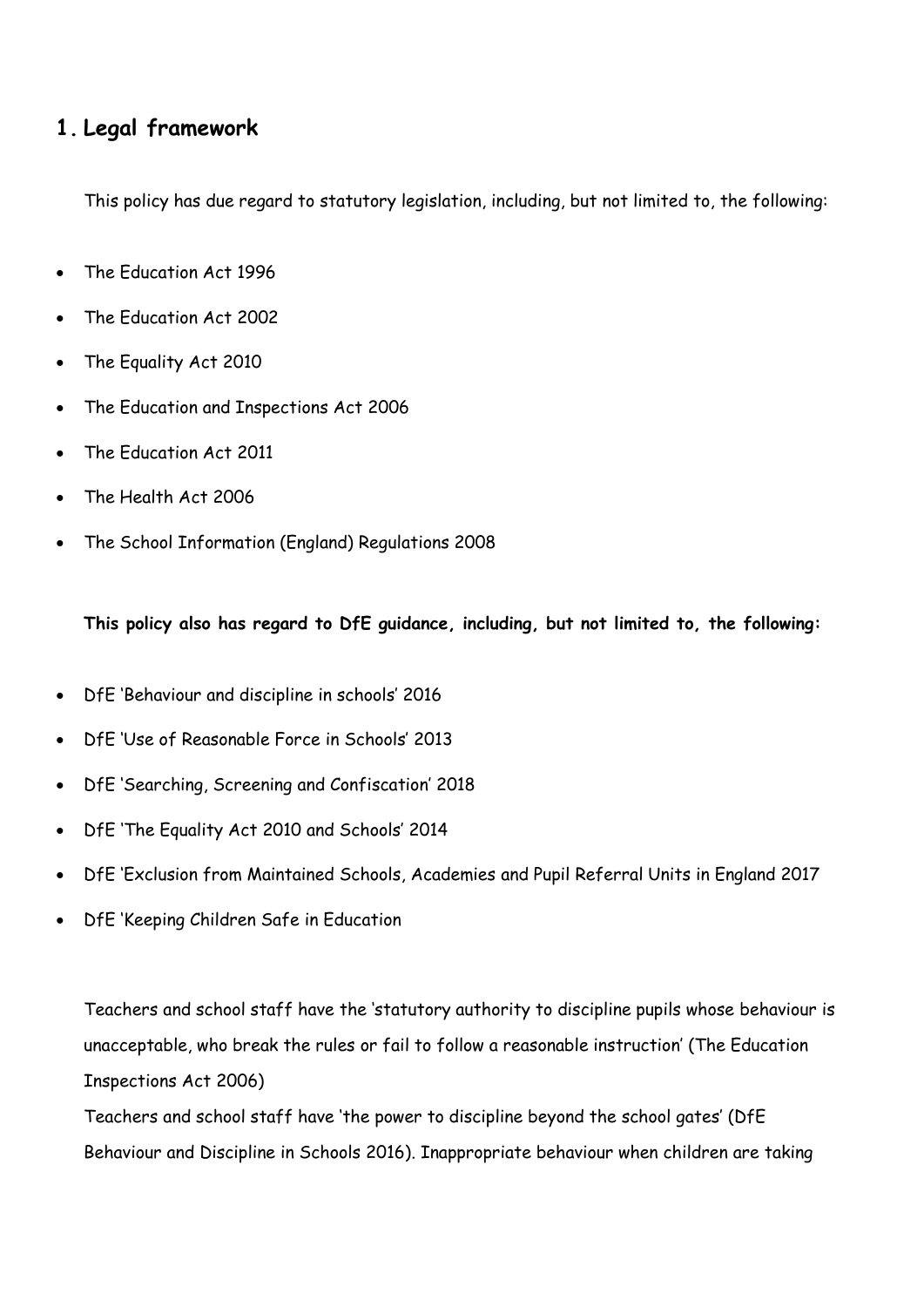part in school-related activities, travelling to and from school or identifiable as a pupil will be considered by school and appropriate action taken.

We will also consider and take appropriate action for any behaviours at any time that:

-could have repercussions for the orderly running of the school

-pose a threat to another pupil or member of the public

-could adversely affect the reputation of the school

Teachers and school staff also have 'the powers' to 'use reasonable force' and to 'search, screen and confiscate'.

The meanings of legal powers and authority are explained in this policy with any implications or school approaches.

#### <span id="page-5-0"></span>**2. Roles and responsibilities**

- The governing body has overall responsibility for the implementation of this Behaviour Policy and of the behaviour procedures at the school.
- The governing body has overall responsibility for ensuring that this policy, as written, does not discriminate on any grounds, including, but not limited to, ethnicity/national origin, culture, religion, gender, disability or sexual orientation.
- The governing body is responsible for handling complaints regarding this policy, as outlined in the school's Complaints Procedures.
- The headteacher is responsible for establishing the standard of behaviour expected by pupils at the school.
- The headteacher is responsible for determining the school rules and any actions taken for breaking the rules.
- The headteacher is responsible for the day-to-day implementation of this policy.
- The headteacher is responsible for publishing this policy and making it available to staff, parents/carers and pupils.
- All members of staff, volunteers and support staff are responsible for adhering to this policy.
- All members of staff, volunteers and support staff are responsible for promoting a supportive and high quality learning environment, and for modelling high levels of behaviour.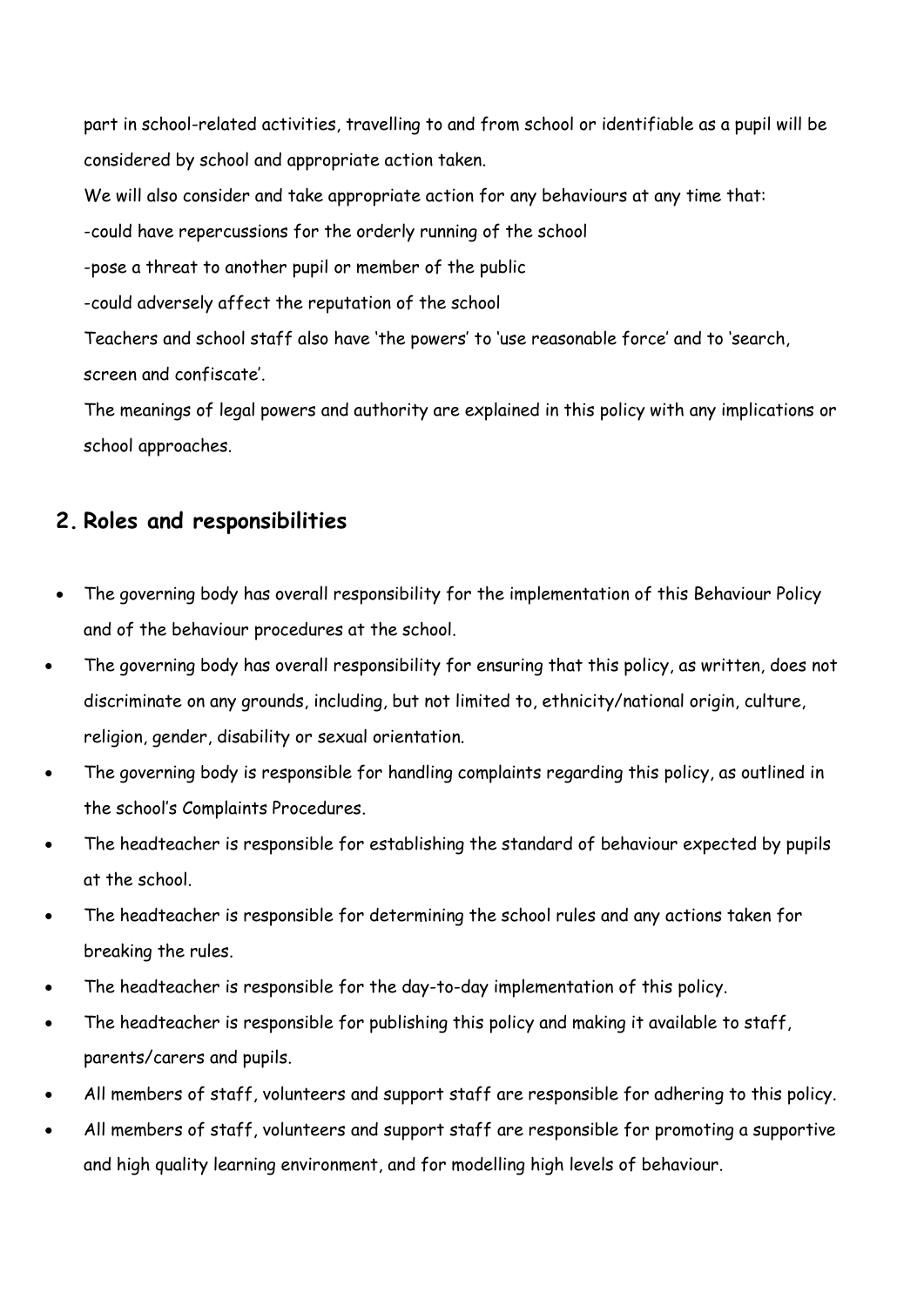- Parents/carers are responsible for supporting school regarding the behaviour of their child(ren) inside and outside of school.
- Pupils are responsible for their own behaviour both inside school and out in the wider community.

#### <span id="page-6-0"></span>**3. Training of staff**

Teachers and support staff will receive training on this policy as part of their new starter induction and ongoing training as part of their development.

The school recognises that early intervention can prevent bad behaviour. As such, teachers will receive training in identifying concerns before they escalate. Team Teach training, delivered by Behaviour Support Services focuses on recognition of triggers and de-escalation strategies in support of pupils with social or emotional difficulties.

It is vital that our staff understand individual children's needs as drivers behind behaviours and support school approaches to addressing these needs. Regular meetings and ongoing communication support whole school staff training as well as informing safeguarding actions and multi-agency liaison.

#### <span id="page-6-1"></span>**4. Behaviour**

#### **A unique child:**

- Every child is a unique, competent learner and they deserve to be respected and treated positively.
- Children develop in individual ways and at varying rates and they will have different personalities, however, every pupil is encouraged to take growing responsibility for regulating personal behaviour.
- Children's attitudes are fluid and can be influenced by others and so as teachers, we should use our influence carefully to ensure that pupils grow to be thoughtful, resilient and happy individuals.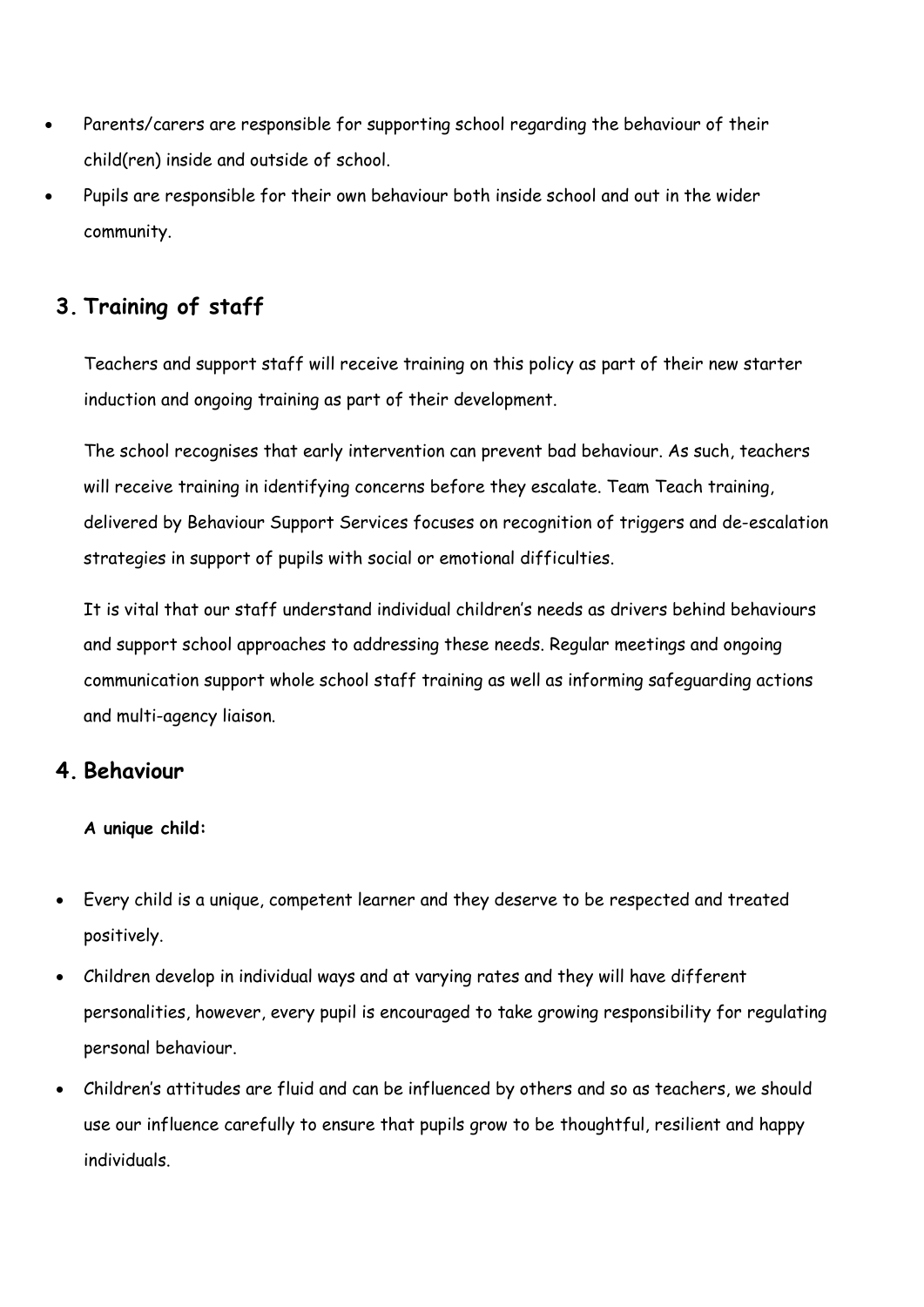#### **Positive relationships:**

Children learn to be strong, independent individuals by developing secure relationships with teachers and peers alike. Pupils will respond to behaviour that they are exposed to and so all pupils should be treated with kindness and respect.

Teachers and other staff members should be positive, directing pupils towards desirable behaviour, rather than using negative language to prohibit undesirable behaviour.

#### **Enabling environments:**

The learning and play environments are vital for supporting and extending a child's development and within the rules are guidelines for respecting the environment and equipment inside the classroom and in the outdoor areas.

#### **Learning and development:**

High expectations of behaviour in the learning environment is important for the safety of others as well as the safe running of the School. Banks Lane Infant & Nursery School is organised in a way that encourages children to explore and learn in a safe, supportive and well managed environment.

#### **Positive attitudes to learning**

Whole school approaches to learning include developing growth mindsets, resilience and selfregulation in order to build confidence and encourage children to overcome new challenges. Our school values of collaboration, effort, excellence and respect are woven through our work and whole school approaches. The importance of these values is communicated through our Value Characters and their stories and children are able to speak confidently about their importance in learning and life.

#### **Wellbeing**

Strong focus is placed on wellbeing at Banks Lane Infant & Nursery. Regular wellbeing assessments as well as ongoing 'check ins' inform nurture groups and interventions. Children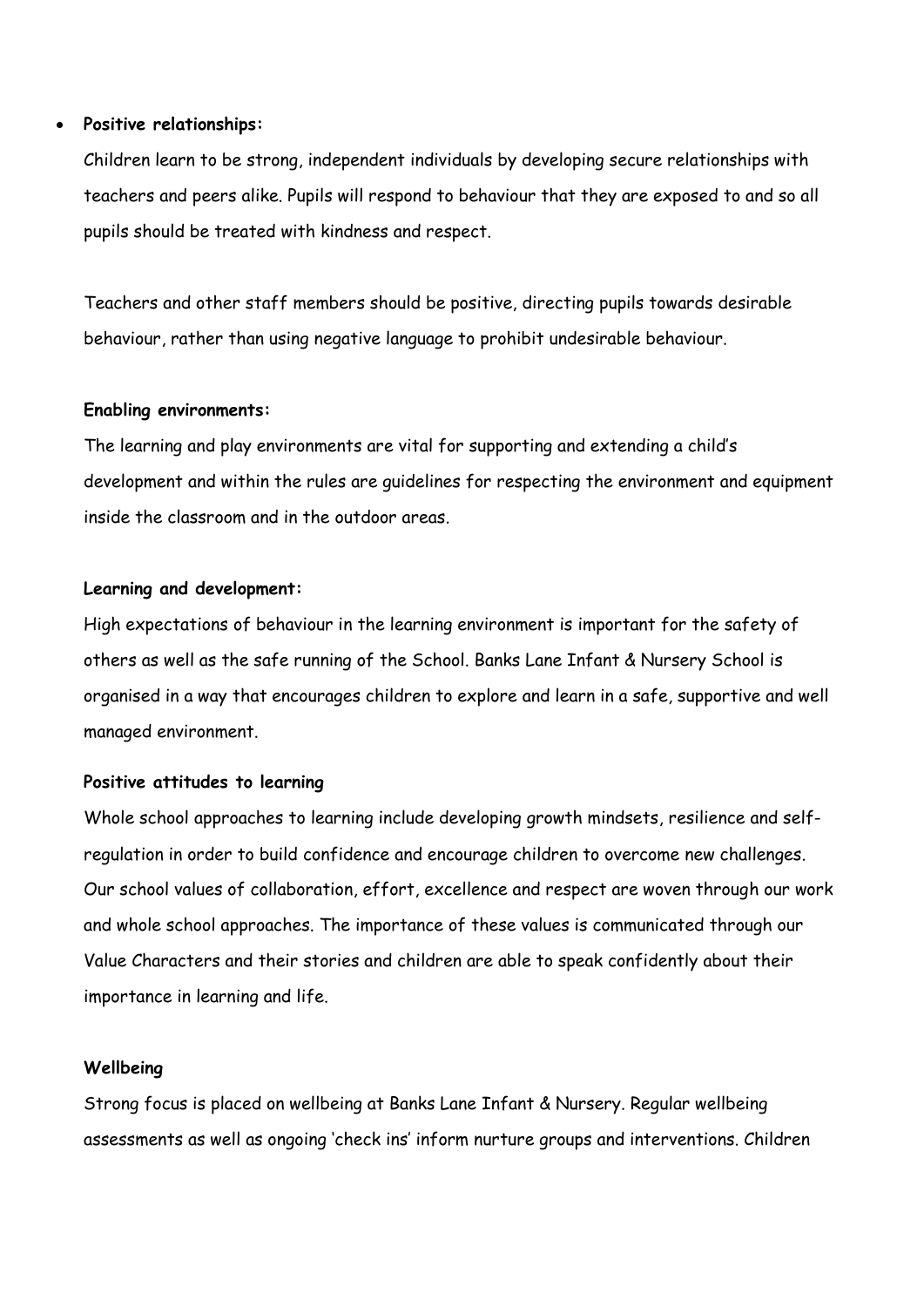take part in daily mindfulness, are taught to self-regulate through 'rainbow breathing' and are able to access a range of wellbeing resources including our 'calm garden'.

#### <span id="page-8-0"></span>**5. Pupil expectations and Codes of Behaviour**

The general principles of behaviour at Banks Lane Infant & Nursery School are shared through assemblies, stories, codes of behaviour and consistently communicated expectations. School and class codes are regularly revisited with the children and include:

- We show respect and are kind and supportive with each other
- We are honest and truthful
- We take care of our school building, environment and equipment
- We always walk inside school
- We speak calmly and quietly to each other at all times in school
- We always use our manners
- We try our best
- We listen to each other
- We share our values of collaboration, effort, excellence and respect
- We talk to staff if we have a problem or are worried about something

<span id="page-8-1"></span>Responses to behaviours are tailored to individuals within the context of the situation. Children are provided with positive feedback where this is appropriate ensuring that praise is worthy and never 'hollow'. Certificates and stickers, based on our value characters are also given in recognition/celebration of desirable behaviour attitudes. We are also mindful in our approaches that reward should be intrinsic. Children are encouraged to recognise the feelings of reward associated with success, achievement or demonstrating exemplary 'Banks Lane Infant' behaviours. Where children demonstrate undesirable behaviours, they are encouraged to take responsibility for their actions, make amends using restorative approaches and reflect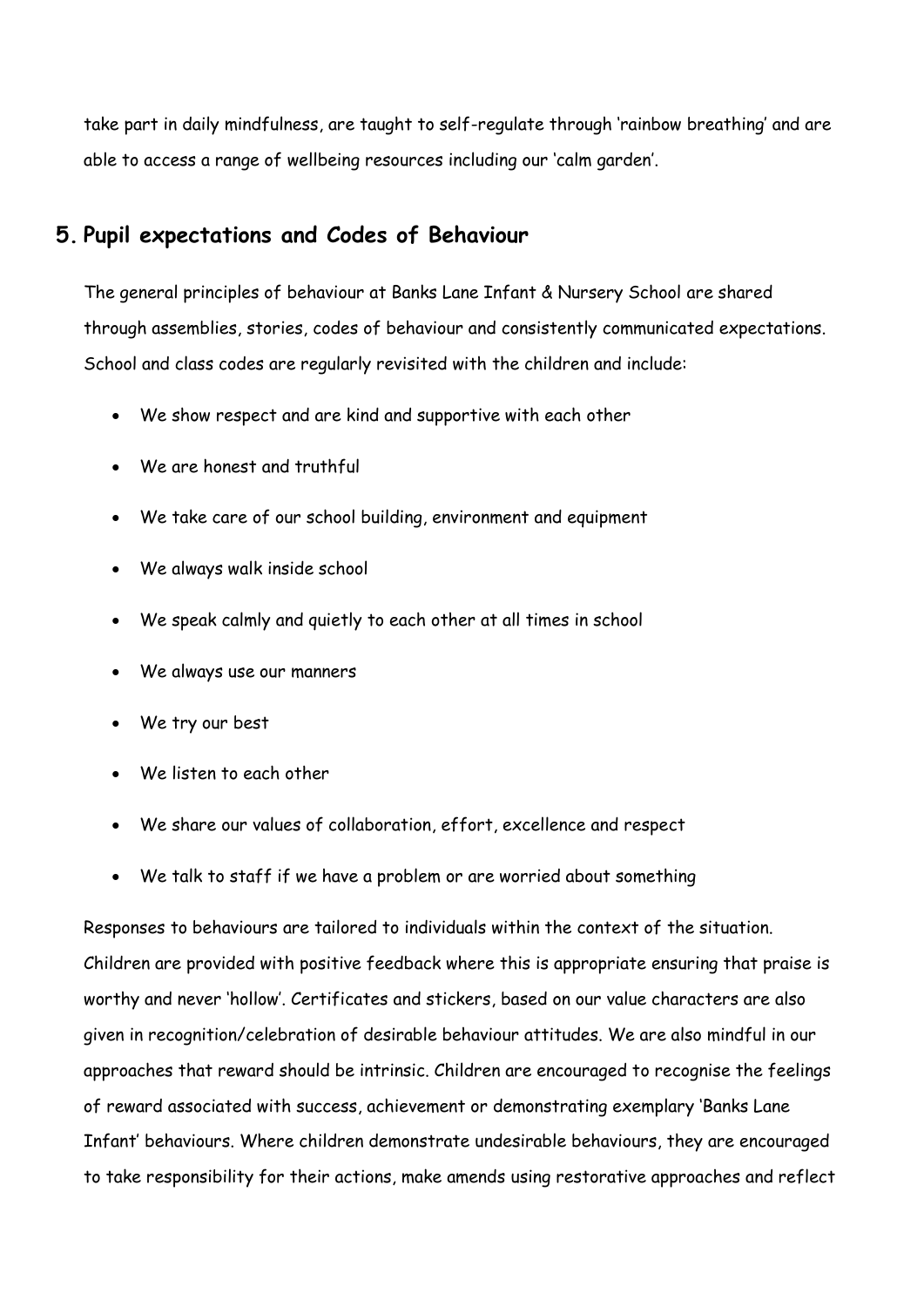on how they may do something differently in the future. Natural consequences such as tidying up our own mess are preferred over negative sanctions.

**SEND and behaviour -** Social, emotional and mental health difficulties At Banks Lane Infant and Nursery School we recognise that children and young people may experience a wide range of SEMH needs which manifest themselves in many ways.

Behavioural difficulties do not necessarily mean that a child has SEN. However, consistent disruptive or withdrawn behaviours can be an indication of unmet SEN.

Where there are concerns about behaviour the Pastoral Manager, class teacher and SENCo work in partnership with parents to determine any underlying factors such as undiagnosed learning difficulties, difficulties with communication or mental health issues or difficulties with relationships at home. We draw on the expertise and knowledge of professionals such as Primary Behaviour Support, Parenting Team and Primary Jigsaw where necessary.

A range of positive intervention strategies and flexible approaches are then implemented to support the child in school.

If a child has a more complex or significant need, a SEN Support Plan will detail all the provision that is given to support the child and school in working towards specific outcomes. A wide range of opportunities for social and emotional development are included in our taught curriculum, such as circle time, PSHE and Restorative Approaches.

#### **Challenging behaviour**

Our young children come to school with differing backgrounds, experiences & needs. Challenging behaviour may include physical aggression, refusal to cooperate, verbal abuse, attempting to run away, shouting or physically disrupting the classroom. In all cases it is our role to establish 'drivers' for the behaviours, any triggers and appropriate actions for the child.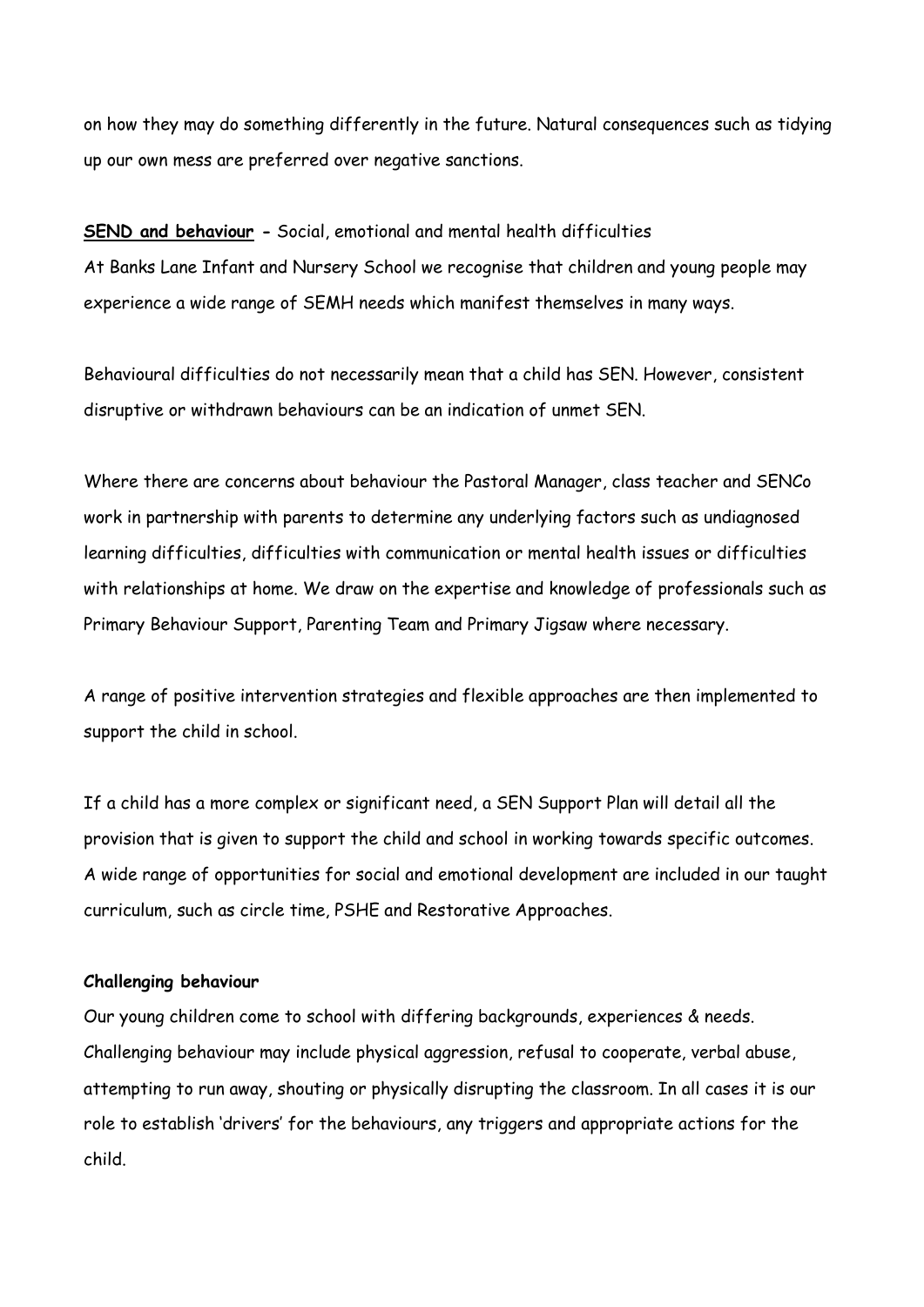Sanctions for undesirable or challenging behaviour may include:

- Expressing disapproval
- Withdrawal of attention, if appropriate
- Praise of other children displaying desirable behaviours
- Reminders of the class code
- Time out for thinking or to calm down
- Parents contacted
- Natural consequences such as tidying up or completing missed work at another time

#### **Reasonable Force in Schools (DfE 2013)**

School staff have the powers to use 'reasonable force' to prevent pupils from hurting themselves or others, from damaging property or from causing disorder. Reasonable force means 'using no more force than is needed' and the decision on whether to physically intervene is down to the professional judgement of the staff member concerned.

Schools can use reasonable force to:

- remove disruptive children from the classroom where they have refused to follow an instruction to do so
- prevent a pupil behaving in a way that disrupts a school event or a school trip or visit
- prevent a pupil leaving the classroom where allowing the pupil to leave would risk their safety or lead to behaviour that disrupts the behaviour of others
- prevent a pupil from attacking a member of staff or another pupil, or to stop a fight in the playground; and
- restrain a pupil at risk of harming themselves through physical outbursts

In our school, staff are Team Teach trained in the appropriate use of physical intervention by Stockport Behaviour Support Services. Team Teach focuses on positive approaches, identifying triggers and de-escalation.

Any complaints regarding the use of reasonable force will be thoroughly, appropriately and promptly investigated, drawing on school processes, including Allegation Management and the Complaints Procedure. School has a duty of care towards staff and will provide any appropriate pastoral care.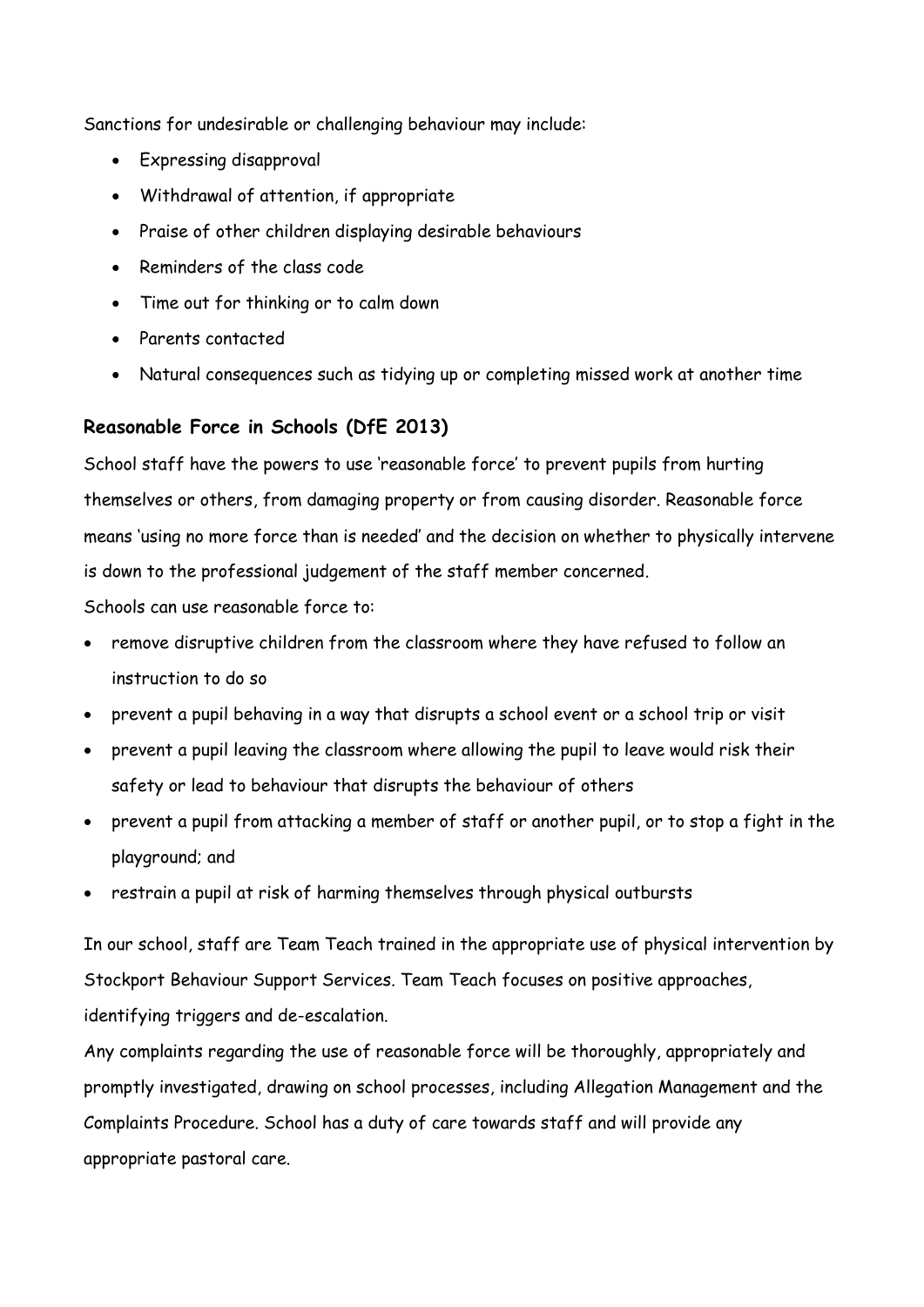Headteachers have the power to exclude pupils. In extreme cases, temporary or permanent exclusion or internal isolation may be considered.

#### **Bullying**

Bullying is not tolerated at Banks Lane Infant & Nursery School and any allegations will be investigated and dealt with promptly.

**Bullying is the purposeful choosing of behaviours that threaten, intimidate or hurt someone, which is often, but not always, repeated over time, which involves a real or perceived power balance.**

**Our child friendly bullying definition is:**

'Actions or words by a person or group used to deliberately hurt someone else, usually (but not always) repeatedly.'

It is important that children falling out and one off acts of aggression are not viewed as bullying. Incidents become bullying when there is an imbalance of power. Our young children are at an early stage of learning about healthy relationships, conflict resolution, managing their own feelings and behaviours and working as part of a group. We use the principles of Restorative Approaches to help support children to work together to rebuild and repair relationships when they have broken down. Our **Anti-bullying policy** can be found on the school website.

#### <span id="page-11-0"></span>**6. Parents and Carers**

Parents are made aware of the school's approaches to behaviour at induction prior to school entry through our induction materials.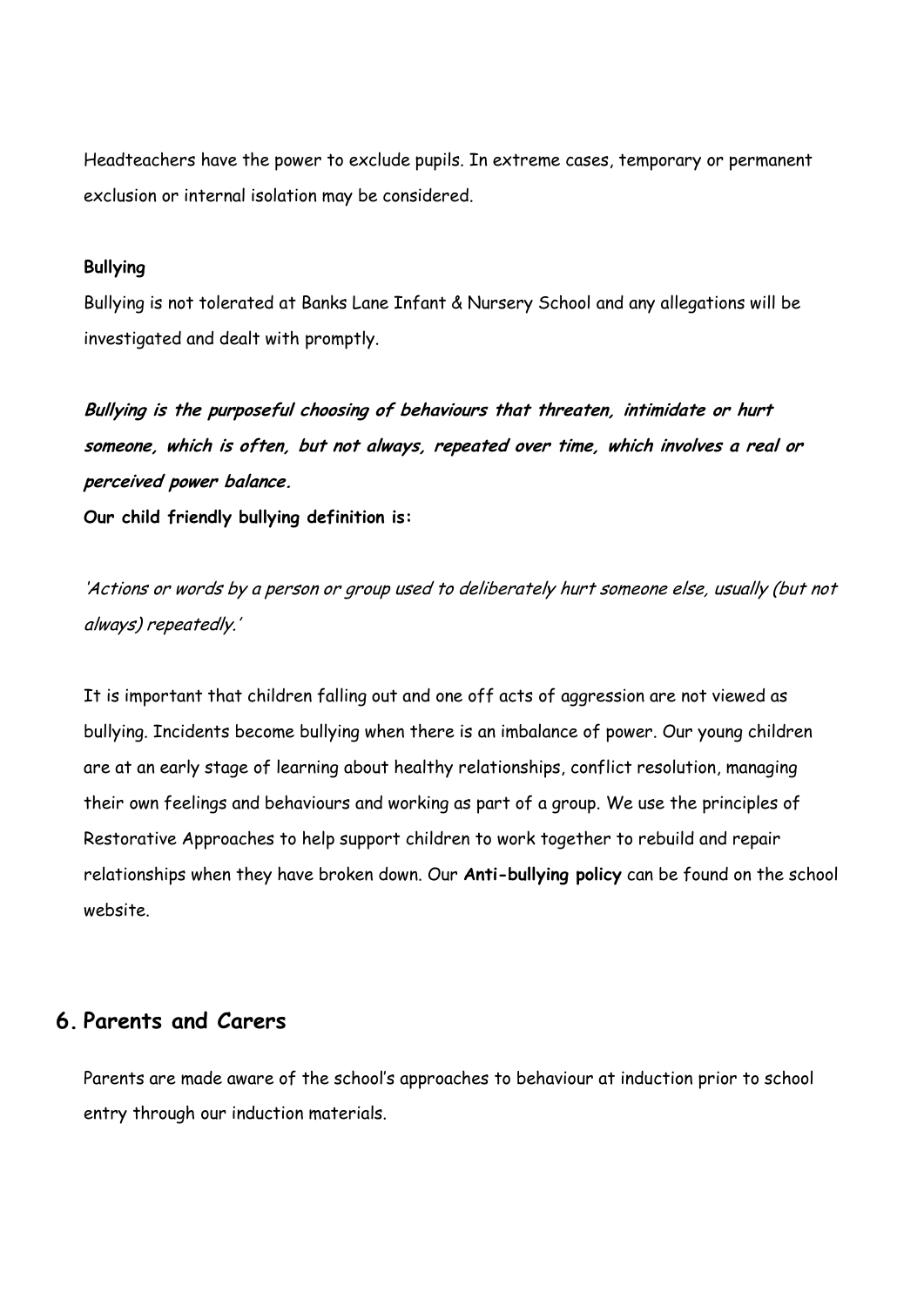Parents are expected to support the school strongly in maintaining good order and will be informed of their child's behaviour where appropriate.

Parents are required to:

- Abide by the Home-School Agreement, ensuring the attendance and punctuality of their child, as well as reporting any absences.
- Encourage good behaviour and for their child to be an ambassador of the school at all times.
- Share any concerns they have regarding their child's education, welfare, behaviour and life School with the pupil's classroom teacher, Pastoral Manager or Headteacher.
- Support their child's independent learning.
- Support the school's decisions in relation to behavioural issues, whilst having the right to question School's decisions regarding their child's behaviour.
- Ensure that their child correctly presents themselves as a pupil of Banks Lane Infant and Nursery School, in accordance with the school's Uniform Policy.

#### <span id="page-12-0"></span>**7. Smoking policy**

In accordance with part 1 of the Health Act 2006, our school is a smoke free environment. This includes all buildings, out-buildings, playgrounds, playing fields and sheltered areas.

Parents/carers, visitors and staff are instructed not to smoke on school grounds and should avoid smoking in front of pupils and/or encouraging pupils to smoke. This includes e-cigarettes.

In the interest of health and hygiene, the school requests that people refrain from smoking outside the school gates.

#### **8. Searching, Screening & Confiscation**

DfE guidelines (January 2018) state that "Schools must make clear in their school behaviour policy and in communications to parents what items are banned'

The guidance lists the following as 'what can be searched for' under the legal framework: